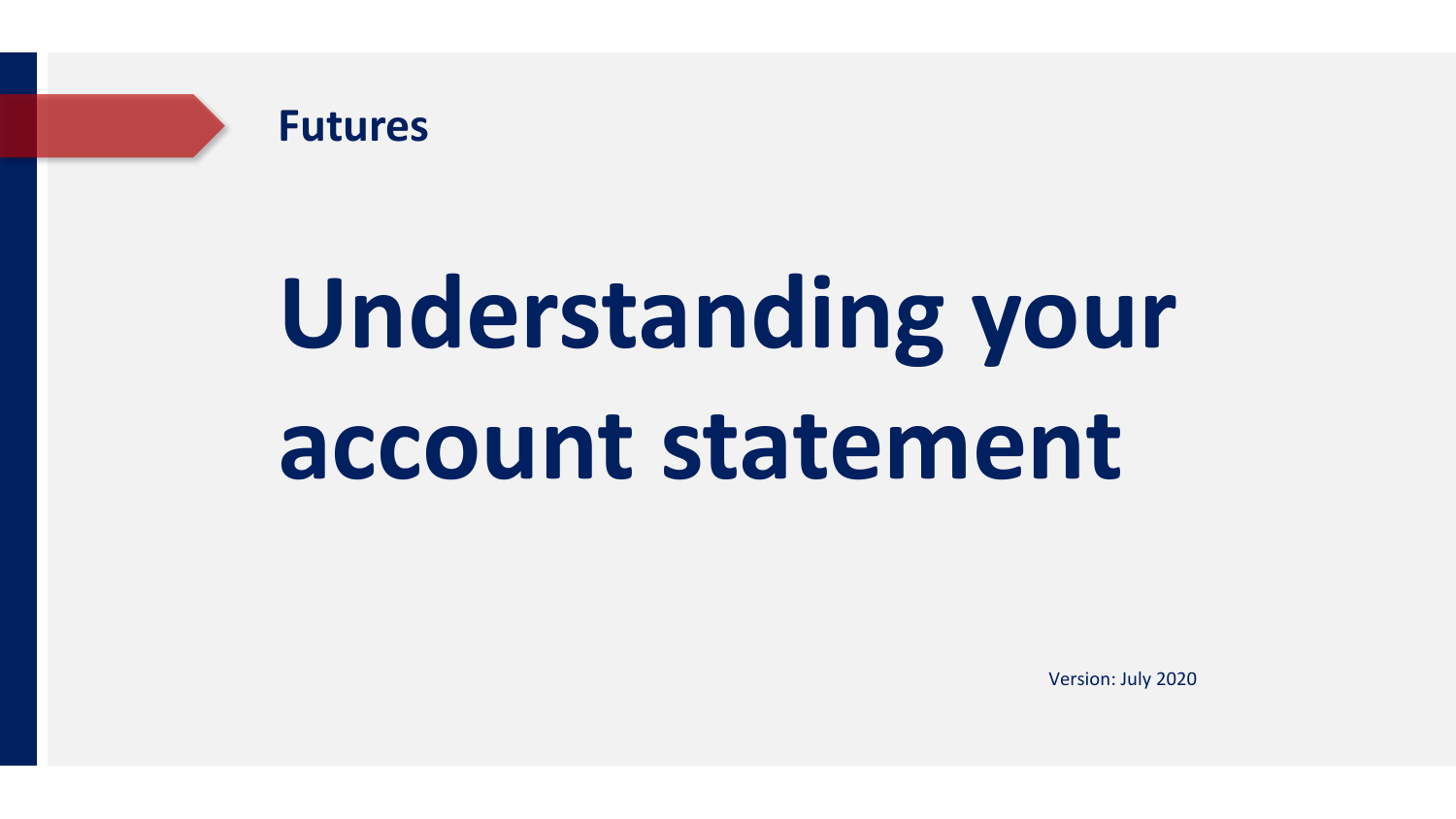### **Content**

0.

- Introduction
- Section "Confirmation"
- Section "Purchase & Sale"
- Section "Open Positions"
- Conversions
- Expiration of Future contracts
- Miscellaneous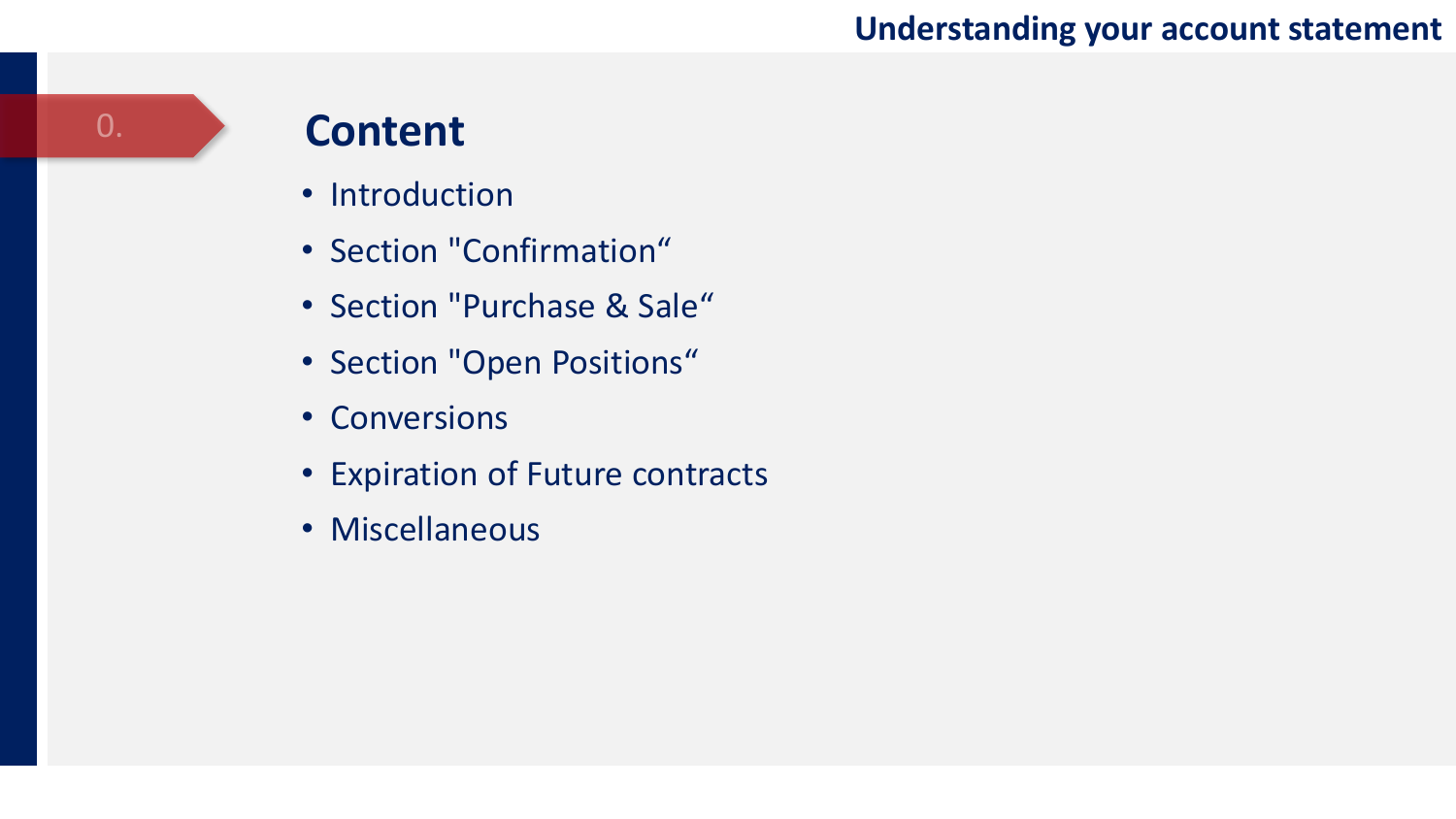### **Introduction**

Each morning you will receive a report with information on the previous trading day by email.

The following pages aim to help you to understand these account statements. We stronly recommend that you familiarize yourself with the structure and content. It is very important to understand your account situation at all times.

This guide gives a detailed explanation of each section of the account statement: "Confirmation", "Purchase & Sales", "Open Positions,,, as well as an overview of the financial status.

Specific topics such as conversions and contract expirations are also explained.

Risk Disclaimer: Futures are complex instruments subject to unpredictable changes in price. They are financial instruments which offer the investor the possibility to use leverage. The use of leverage implies the risk of losing more than the total value of the account.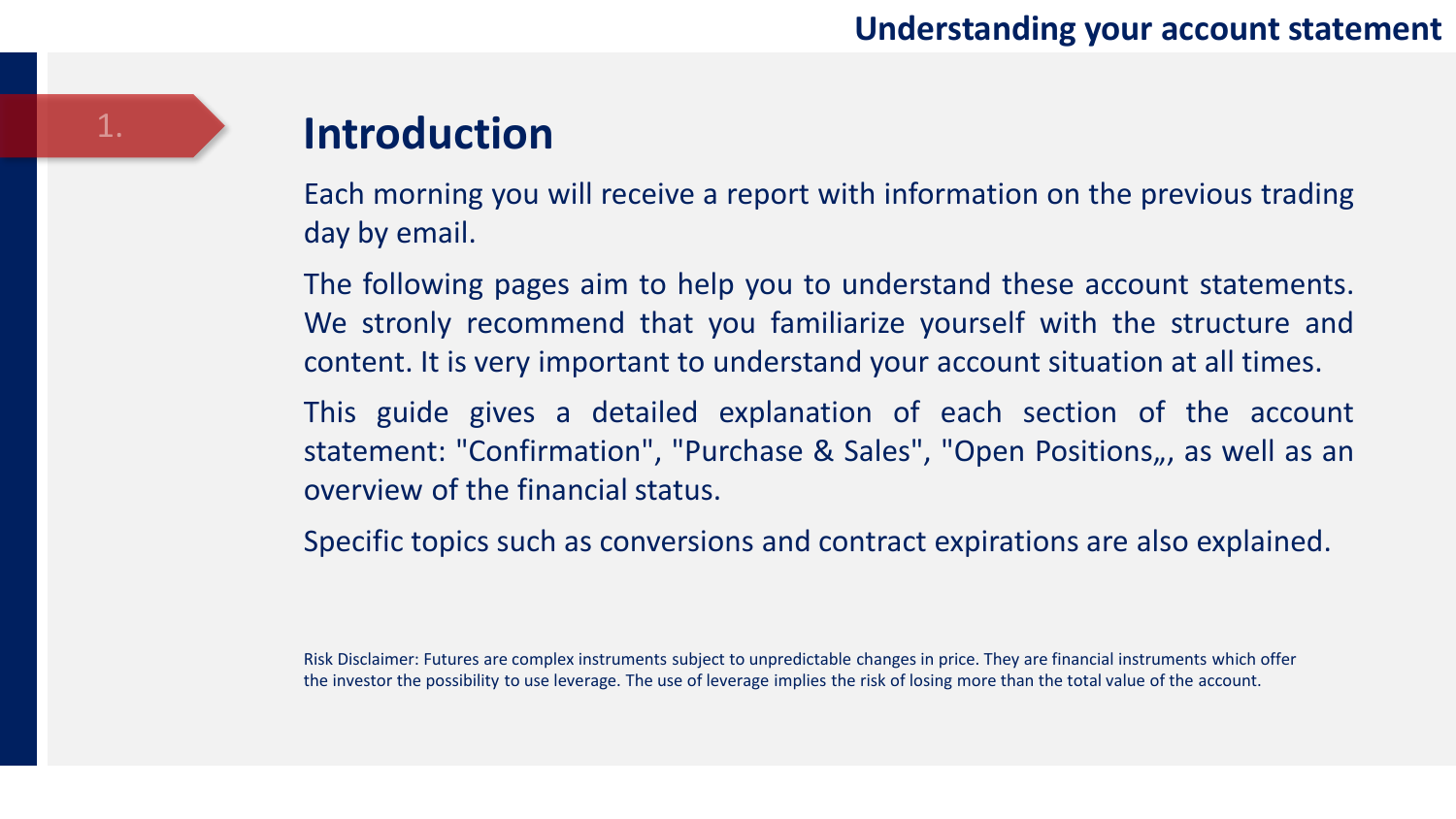### **Confirmation (1/2): Deposits and Withdrawals**

|                | FOLLOWING JOURNAL ENTRIES HAVE BEEN POSTED TO                         |                                         | YOUR ACCOUNT.                                                                                                                                                            |
|----------------|-----------------------------------------------------------------------|-----------------------------------------|--------------------------------------------------------------------------------------------------------------------------------------------------------------------------|
|                | TRADE<br>SETTL<br>7SEP18                                              |                                         | JOURNAL DESCRIPTION<br>$\rm ^{cc}$<br>DEBIT/CREDIT<br>8,995.00<br>MONEY IN<br>EU                                                                                         |
|                |                                                                       | *EUROS*                                 |                                                                                                                                                                          |
| $\overline{3}$ | 2 BEGINNING BALANCE<br>CASH AMOUNTS<br>ENDING BALANCE<br>TOTAL EQUITY | .00<br>8,995.00<br>8,995.00<br>8,995.00 | In the section <b>CONFIRMATION</b> you will find all deposits and<br>withdrawals.                                                                                        |
|                | ACCOUNT VALUE AT MARKET<br>MARGIN DEFICIT/EXCESS                      | 8,995.00<br>8,995.00                    | Example:<br>(1) On Sept. 7, 2018, a deposit (MONEY IN) of EUR 8,995.00 was<br>posted to the account. (withdrawals appear as <b>MONEY OUT</b> )                           |
|                |                                                                       |                                         | (2) It is the first deposit, therefore the account balance of the<br>previous day (BEGINNING BALANCE) is EUR ".00".                                                      |
|                |                                                                       |                                         | (3) Since no further action took place on Sept. 7, 2018 on the<br>account, the account balance at the end of the day ( <b>ENDING</b><br><b>BALANCE)</b> is EUR 8,995.00. |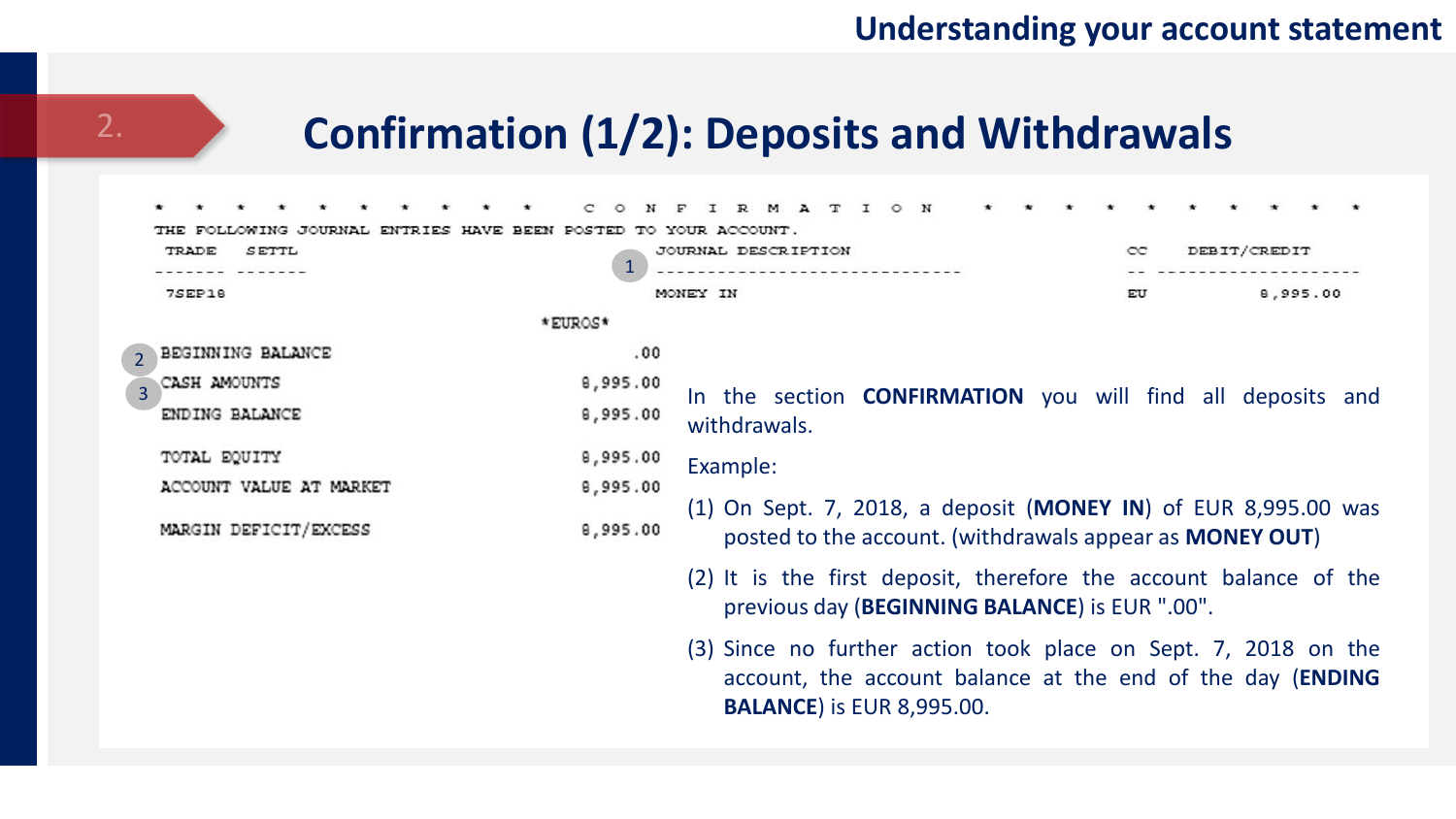# **Confirmation (2/2): Trading**



The **CONFIRMATION** section shows previous day's trades and commissions.

Example:

- (1) On Sept. 10, 2018, one MINIDAX (**CONTRACT DESCRIPTION**) is bought (**BUY**) and sold (**SELL**).
- (2) The **TRADE PRICE** for the BUY is 11,962. The **TRADE PRICE** for the SELL is 12,013.
- (3) In total, EUR 5.90DR in **COMMISSION** are charged for these trades. This amount includes the commissions for broker and for the data provider, and the exchange fee.
- (4) The commissions are charged in the currency of the future contract and appear in the column **DEBIT / CREDIT**. The trades are sorted by currency (**CC** = Currency).

The calculation of profit / loss is indicated in sections below.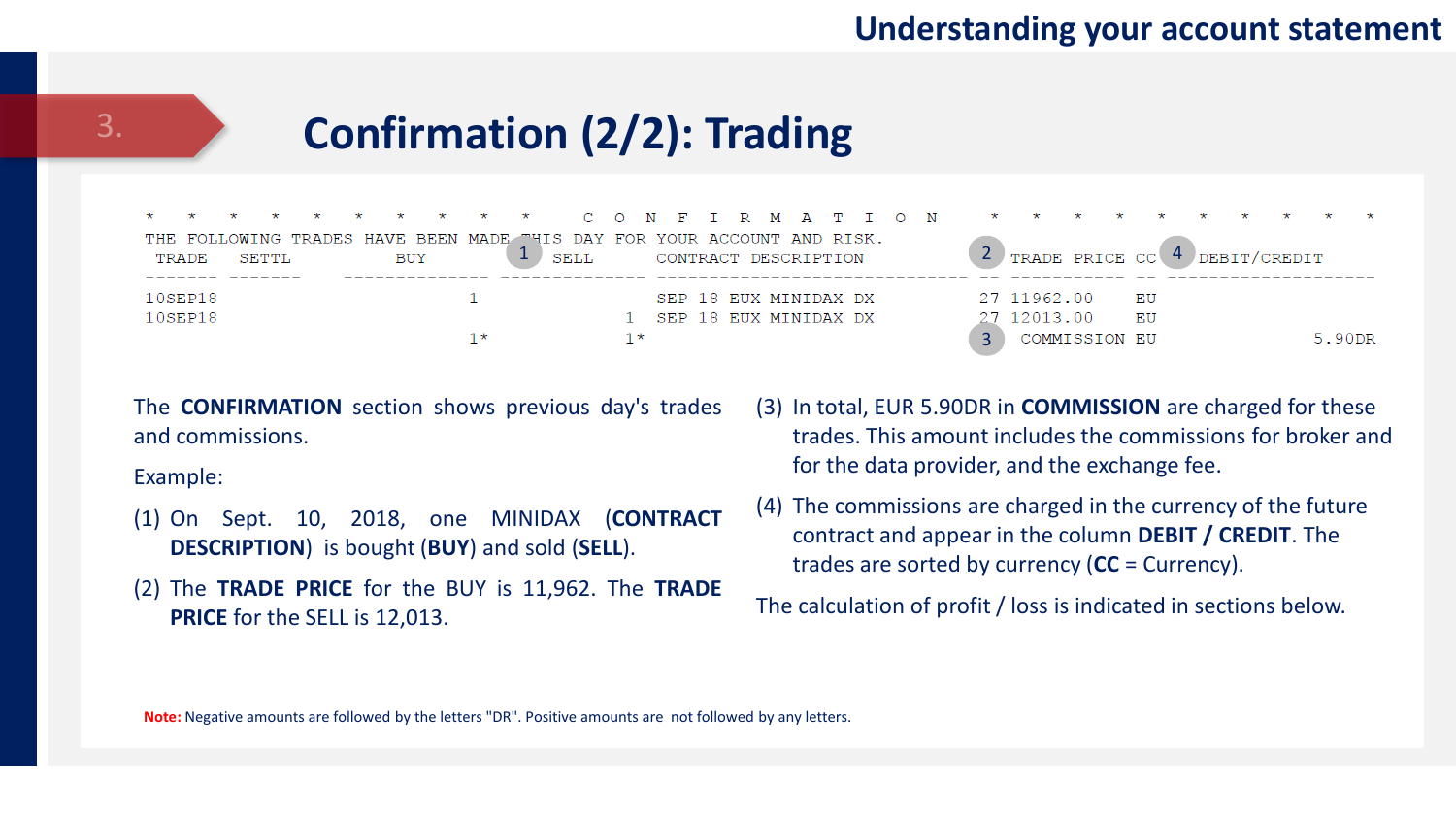| * * * * * * * * * PURCHASE & SALE * * * * * * * *<br>TRADE SETTL |  | BUY |  | SELL |  |  | CONTRACT DESCRIPTION    |  |  | 1 TRADE PRICE CC 3 DEBIT/CREDIT    |           |  |               |  |
|------------------------------------------------------------------|--|-----|--|------|--|--|-------------------------|--|--|------------------------------------|-----------|--|---------------|--|
| 10SEP18                                                          |  |     |  |      |  |  | SEP 18 EUX MINIDAX DX   |  |  | 27 11962.00                        | - EU      |  |               |  |
| 10SEP18                                                          |  |     |  |      |  |  | 1 SEP 18 EUX MINIDAX DX |  |  | 27 12013.00                        | <b>EU</b> |  |               |  |
|                                                                  |  |     |  |      |  |  |                         |  |  | 2 GROSS PROFIT OR LOSS EU          |           |  | 255.00        |  |
|                                                                  |  |     |  |      |  |  |                         |  |  | NET DDAFTT AD TASS FDAM TDARES FIL |           |  | <b>DEE OO</b> |  |

The section **PURCHASE & SALE** shows the settlement of trades. Profit or loss resulting from trades will be indicated in this section.

Example:

- (1) One MINIDAX was bought and sold on Sept. 10, 2018. The **TRADE PRICE** was 11,962.00 for the BUY and 12,013.00 for the SELL, so there is a difference of 51 points.
- (2) One point of the MINIDAX is worth EUR 5. The profit (**GROSS PROFIT OR LOSS**) is therefore of EUR 255\* (51 pt \* EUR 5).
- (3) The profit or loss is calculated in the currency of the future and appears in the **DEBIT / CREDIT** column.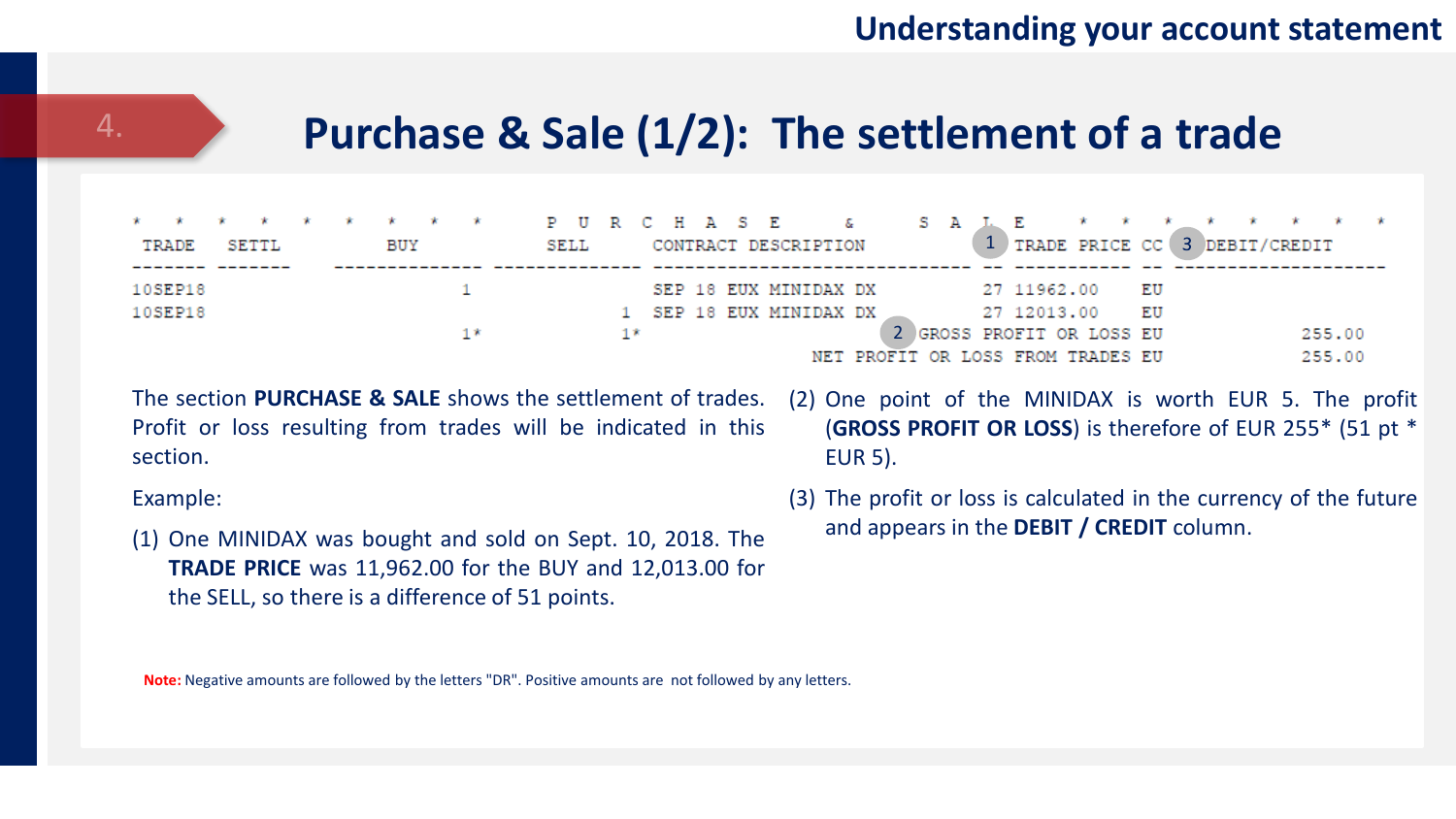### **Purchase & Sale (2/2): The settlement of a trade**

In the final section of the account statement the results from your trades will be shown as follows:

#### Example:

5.

- (1) At the start of trading on Sept. 10, 2018, the account balance was EUR 26,907.85. (**BEGINNING BALANCE)**
- (2) For the trades of Sept. 10, 2018, the account will be charged a commission of EUR 5.90. (**COMMISSION)**
- (3) On Sept. 10, 2018, a total profit of EUR 255 was generated. **(GROSS PROFIT OR LOSS)**
- (4) The net profit after the deduction of commissions is of EUR 249.10. **(NET PROFIT/LOSS FROM TRADES)**.
- (5) The account balance at the end of the trading day is therefore EUR 27,156.95. **(ENDING BALANCE)**

|                                               | $*$ EUROS $*$ |
|-----------------------------------------------|---------------|
| BEGINNING BALANCE                             | 26,907.85     |
| COMMISSION<br>$\mathcal{D}$                   | 5.90DR        |
| 3<br>GROSS PROFIT OR LOSS                     | 255.00        |
| NET PROFIT/LOSS FROM TRADES<br>$\overline{4}$ | 249.10        |
| 5<br>ENDING BALANCE                           | 27,156.95     |
| TOTAL EQUITY                                  | 27,156.95     |
| ACCOUNT VALUE AT MARKET                       | 27,156.95     |
|                                               |               |
| MARGIN DEFICIT/EXCESS                         | 27, 156.95    |
|                                               |               |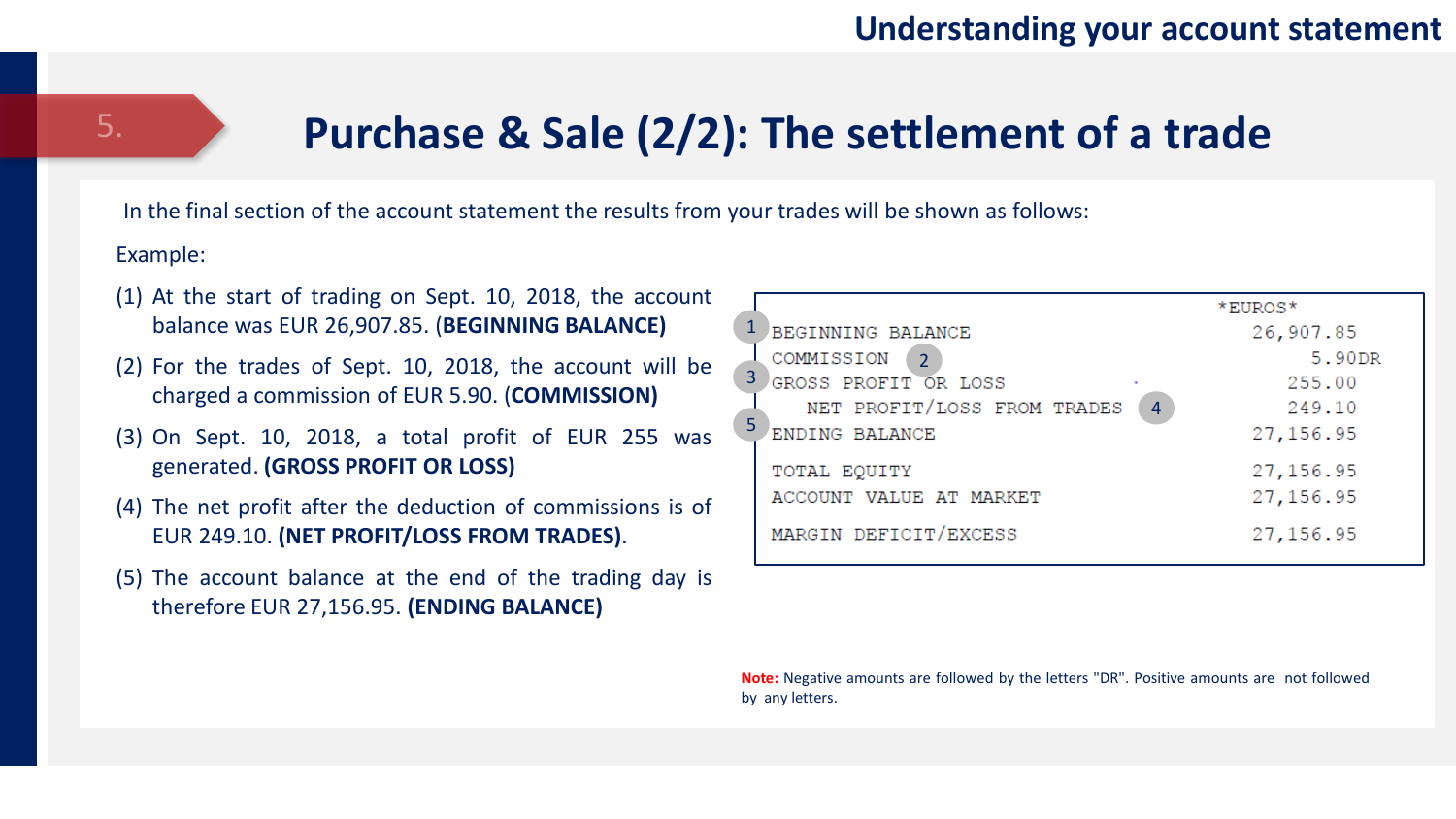### 6. **Purchase & Sale (1/2): Lowest In - First Out principle**

**BUY** 

#### Futures are settled using the principle of **Lowest In, First Out** (also known as the **LOFO principle**).

According to this principle, the future which was bought or sold at the lowest price is the first contract to be settled.

- (1) In the section **PURCHASE & SALE**, the **BUY** and **SELL** trades are sorted by ascending **TRADE PRICE**.
- **(2) GROSS PROFIT OR LOSS** is calculated using the averages of today's buys and sells and their settlement.

|       | R<br>U | н   | А        | s | Ε                |            | s | A     |              | Ε                 |    |        |                    |              |            |  |
|-------|--------|-----|----------|---|------------------|------------|---|-------|--------------|-------------------|----|--------|--------------------|--------------|------------|--|
|       | SELL   |     | CONTRACT |   | DESCRIPTION      |            |   |       |              | EX TRADE PRICE CC |    |        |                    | DEBIT/CREDIT |            |  |
|       |        | SEP | 18       |   | MNP CAC40        |            |   |       | 30           | 5448.00           |    | EU     |                    |              |            |  |
|       |        |     | SEP 18   |   | MNP CAC40        |            |   |       | 30           | 5450.50           |    | EU     |                    |              |            |  |
|       |        |     |          |   | SEP 18 MNP CAC40 |            |   |       |              | 5454.50           |    | EU     |                    |              |            |  |
|       |        |     |          |   | SEP 18 MNP CAC40 |            |   |       | 3(           | 5455.50           |    | EU     |                    |              |            |  |
|       |        |     |          |   | SEP 18 MNP CAC40 |            |   |       | 3.0          | 5456.50           |    | EU     |                    |              |            |  |
|       |        |     |          |   | SEP 18 MNP CAC40 |            |   |       | 30           | 5457.50           |    | $E***$ |                    |              |            |  |
|       |        |     |          |   | SEP 18 MNP CAC40 |            |   |       | 30           | 5458.50           |    |        |                    |              |            |  |
|       |        |     |          |   | SEP 18 MNP CAC40 |            |   |       | 30           | 5459.50           | 1  |        | ascending          |              |            |  |
|       |        |     |          |   | SEP 18 MNP CAC40 |            |   |       | 30           | 5460.00           |    |        |                    |              |            |  |
|       |        |     |          |   | SEP 18 MNP CAC40 |            |   |       | $\mathbf{3}$ | 5460.50           |    |        | <b>TRADE PRICE</b> |              |            |  |
|       |        | SEP |          |   | 18 MNP CAC40     |            |   |       | 31           | 5466.00           |    | Eu     |                    |              |            |  |
|       |        |     | SEP 18   |   | MNP CAC40        |            |   |       | 30           | 5468.00           |    | EU     |                    |              |            |  |
|       |        |     | SEP 18   |   | MNP CAC40        |            |   |       |              | 5473.50           |    | EU     |                    |              |            |  |
|       |        |     |          |   | SEP 18 MNP CAC40 |            |   |       | 30           | 5474.00           |    | EU     |                    |              |            |  |
| $11*$ | $11*$  |     |          |   |                  |            |   | GROSS |              | PROFIT OR LOSS    |    | EU     |                    |              | 1,120.00DR |  |
|       |        |     |          |   |                  | NET PROFIT |   | OR.   |              | LOSS FROM TRADES  | EU |        |                    |              | 1,120.00DR |  |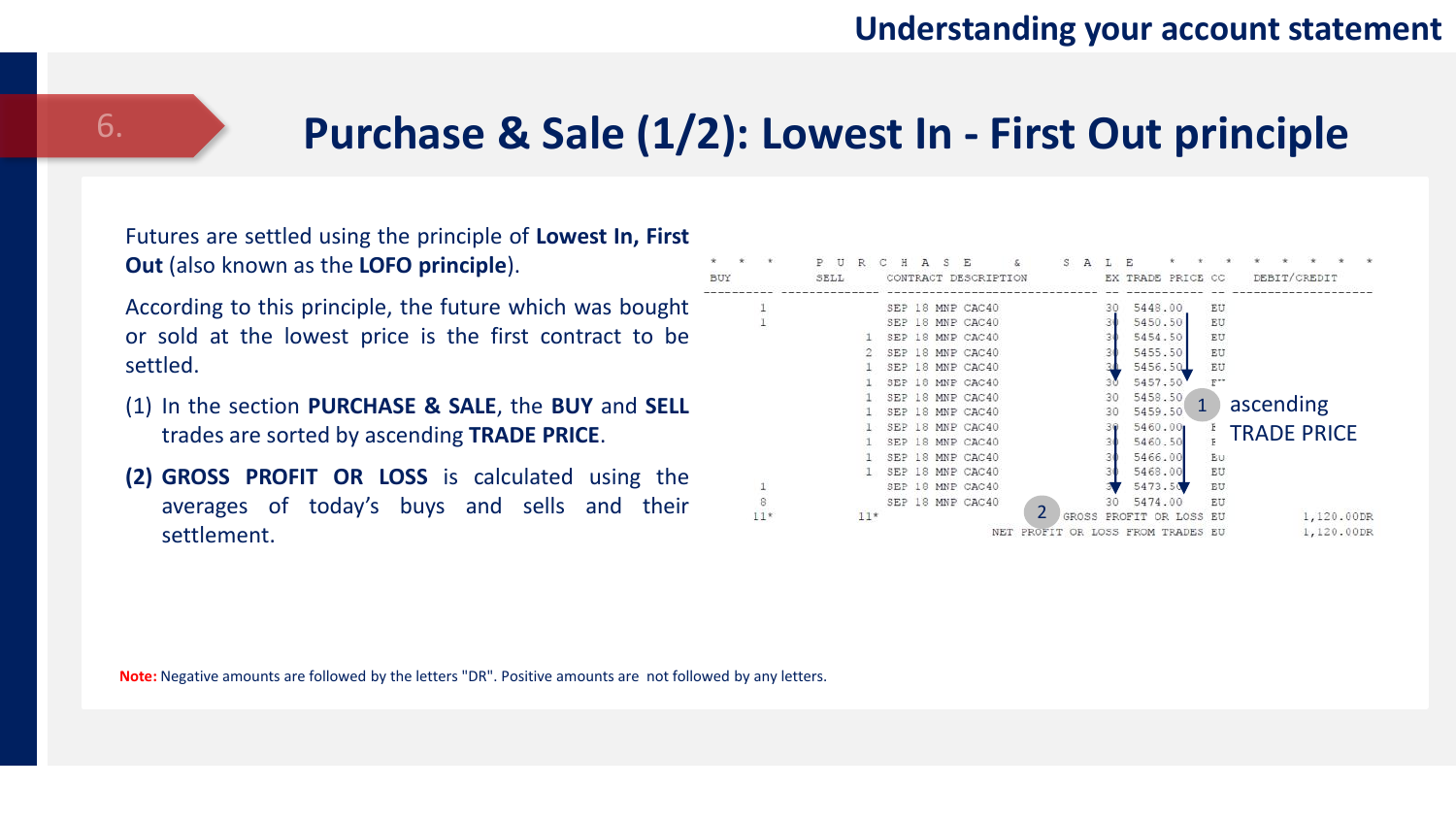v (CAC40) - 27.08.2018 Side  $\nabla$ 

**SELL** 

**SELL** 

**BUY** 

**BUY** 

**SELL** 

**SELL** 

**SELL** 

**SELL** 

**SELL** 

**SELL** 

**SELL** 

**SELL** 

**BUY** 

**BUY** 

**BUY** 

**BUY** 

**BUY** 

Average

**Diff Avg** 

**Ticksize** 

BUY **E** 

5450.5

5448

10948

10948

10948

10948

5473.5

60164

 $10<sub>1</sub>$ 

 $SEUL$ 

10911

5460

5454.5

5456.5

5457.5

5458.5

5459.5

5460.5

5466

5468

60052

112

1120

### **Purchase & Sale (2/2): Lowest In - First Out principle**

Less experienced traders often have the impression that the LOFO principle has a negative impact on their account balance.

The example below shows that this is not the case.

The chronological sequence of trades is not relevant and has no influence on the overall result.

In this example, both (1) LOFO and (2) chronological order show the result of EUR 1,120.

|                              |                               |                          | Lowest In / First Out (CAC40) - 27.08.2018 |                                         |                          |                           | <b>Chronology (CA</b>         |              |
|------------------------------|-------------------------------|--------------------------|--------------------------------------------|-----------------------------------------|--------------------------|---------------------------|-------------------------------|--------------|
| Vol. $\overline{\mathbf{v}}$ | Price $\overline{\mathbf{v}}$ | Side $\overline{\nabla}$ | <b>BUY</b><br>$\vert \cdot \vert$          | <b>SELL</b><br>$\overline{\phantom{a}}$ | $\overline{\phantom{a}}$ | Vol. $\boxed{\mathbf{v}}$ | Time $\vert \mathbf{v} \vert$ | <b>Price</b> |
| 1                            | 5448                          | <b>BUY</b>               | 5448                                       |                                         |                          | 2                         | 08:01                         | 5455.5       |
| $\mathbf{1}$                 | 5450.5                        | <b>BUY</b>               | 5450.5                                     |                                         |                          | 1                         | 08:11                         | 5460         |
| 1                            | 5454.5                        | <b>SELL</b>              |                                            | 5454.5                                  |                          | 1                         | 08:29                         | 5450.5       |
| $\overline{2}$               | 5455.5                        | <b>SELL</b>              |                                            | 10911                                   |                          | 1                         | 08:31                         | 5448         |
| 1                            | 5456.5                        | <b>SELL</b>              |                                            | 5456.5                                  |                          | 1                         | 13:01                         | 5454.5       |
| 1                            | 5457.5                        | <b>SELL</b>              |                                            | 5457.5                                  |                          | 1                         | 13:06                         | 5456.5       |
| 1                            | 5458.5                        | <b>SELL</b>              |                                            | 5458.5                                  |                          | 1                         | 13:08                         | 5457.5       |
| 1                            | 5459.5                        | <b>SELL</b>              |                                            | 5459.5                                  |                          | 1                         | 13:08                         | 5458.5       |
| $\mathbf{1}$                 | 5460                          | <b>SELL</b>              |                                            | 5460                                    |                          | $\mathbf{1}$              | 13:13                         | 5459.5       |
| 1                            | 5460.5                        | <b>SELL</b>              |                                            | 5460.5                                  |                          | 1                         | 13:19                         | 5460.5       |
| $\mathbf{1}$                 | 5466                          | <b>SELL</b>              |                                            | 5466                                    |                          | 1                         | 13:22                         | 5466         |
| 1                            | 5468                          | <b>SELL</b>              |                                            | 5468                                    |                          | 1                         | 13:25                         | 5468         |
| $\mathbf{1}$                 | 5473.5                        | <b>BUY</b>               | 5473.5                                     |                                         |                          | $\overline{a}$            | 13:40                         | 5474         |
| 8                            | 5474                          | <b>BUY</b>               | 43792                                      |                                         |                          | $\overline{\mathbf{z}}$   | 13:41                         | 5474         |
| 22                           |                               | Average                  | 60164                                      | 60052                                   |                          | $\overline{a}$            | 13:42                         | 5474         |
|                              |                               | Diff Avg                 |                                            | 112                                     |                          | $\overline{a}$            | 13:45                         | 5474         |
|                              |                               | <b>Ticksize</b>          | 10                                         | 1120                                    |                          | 1                         | 14:02                         | 5473.5       |
|                              |                               |                          |                                            |                                         |                          | 22                        |                               |              |

#### **Important:**

If a position was kept overnight, the position appearing in the statement under **Open Positions** will always be the one with the highest trade price. Attention: If you keep ongoing positions overnight it will be always the oldest positions until you are flat for the night.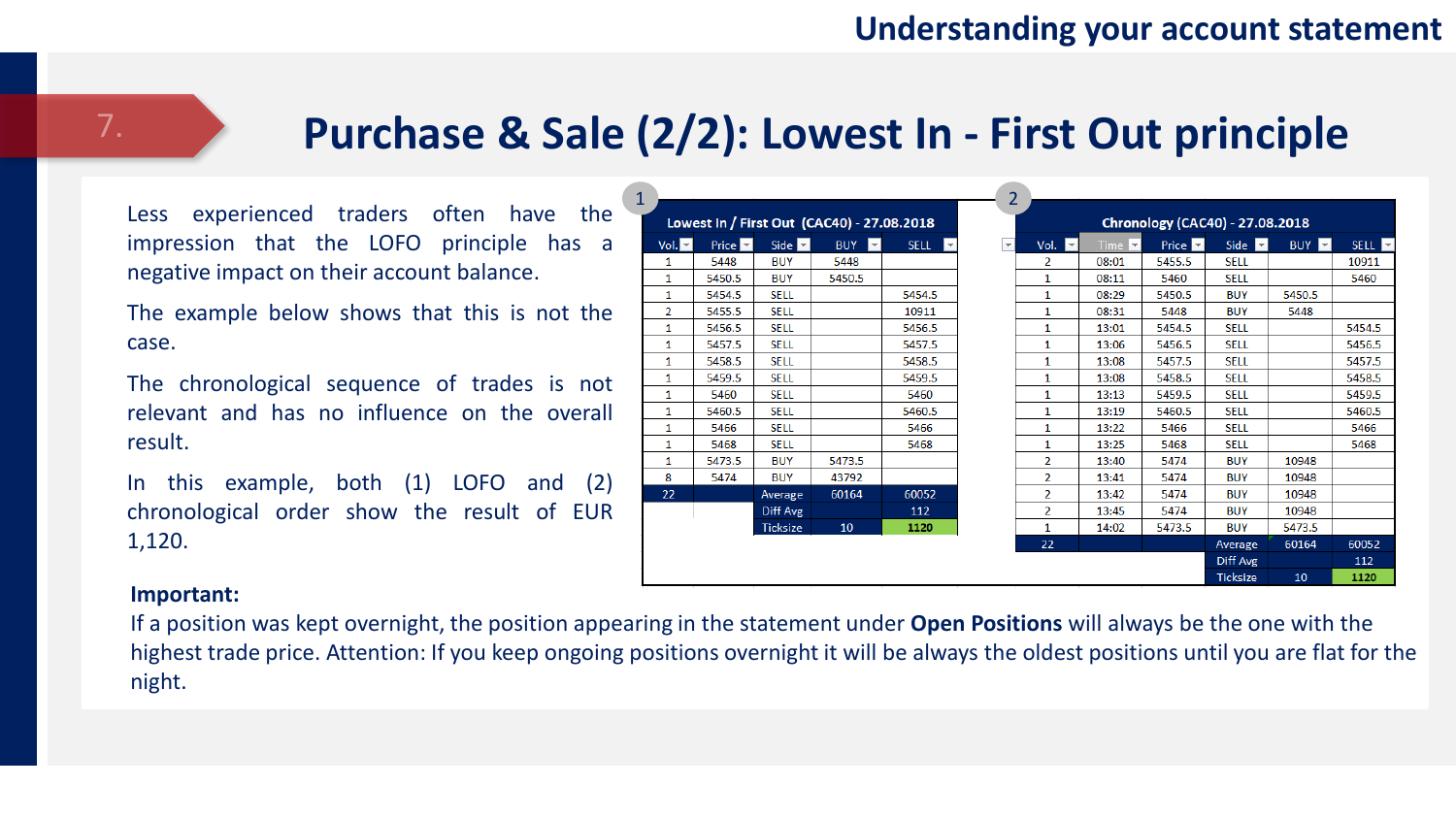### **Open Positions: Settlement of Overnight Positions** 8.

 $-$ 

The section **OPEN POSITIONS** shows the positions kept overnight and their clearing.

Example:

- (1) On Sept. 10, 2018, a position of 21 Euro Stoxx is held overnight. There were 6 different entry prices (**PRICE**).
- (2) These entry prices are cleared against the **SETTLEMENT PRICE** (S.P.) of EUR 3,311, which is the official settlement price fixed by the exchange for overnight positions on that day. This price is used for the provisional settlement of profit / loss.
- (3) This provisional profit / loss can be found in the summary under **OPEN TRADE EQUITY**. Here, it is a profit of EUR 660.

| $O$ $P$<br>OSITI<br>S.<br>E.<br>P<br>$\circ$<br>N<br>N<br>SHORT<br>CONTRACT DESCRIPTION | $\star$<br>$\star$<br>$\star$<br>$\ast$<br>$\star$<br>EX PRICE CC DEBIT/CREDIT |
|-----------------------------------------------------------------------------------------|--------------------------------------------------------------------------------|
| 3 SEP 18 EURX E-STXX 50                                                                 | 27 3311.00 EU<br>.00                                                           |
| R.<br>SEP 18 EURX E-STXX 50                                                             | 27 3312.00 EU<br>80.00                                                         |
| 27 3313<br>$2^{\circ}$<br>SEP 18 EURX E-STXX 50                                         | $1$ EU<br>40.00                                                                |
| 4<br>SEP 18 EURX E-STXX 50                                                              | 27, 3316,<br>EU<br>200.00                                                      |
| $\mathfrak{D}$<br>SEP 18 EURX E-STXX 50 27 3317.00 EU                                   | 120.00                                                                         |
| 2<br>SEP 18 EURX E-STXX 50.                                                             | 27 3322.00 EU<br>220.00                                                        |
| $2^{\circ}$<br>$21*$                                                                    | S.P. 3311.00<br>660.00                                                         |
|                                                                                         | *EUROS*                                                                        |
| BEGINNING BALANCE                                                                       | 58,996.49                                                                      |
| COMMISSION                                                                              | 123.05DR                                                                       |
| GROSS PROFIT OR LOSS                                                                    | 3,560.00DR                                                                     |
| NET PROFIT/LOSS FROM TRADES                                                             | 3,683.05DR                                                                     |
| ENDING BALANCE                                                                          | 55, 313.44                                                                     |
| 3<br>OPEN TRADE EQUITY                                                                  | 660.00                                                                         |
| TOTAL EQUITY                                                                            | 55, 973.44                                                                     |
| ACCOUNT VALUE AT MARKET                                                                 | 55, 973. 44                                                                    |
| INITIAL MARGIN REOUIREMENT                                                              | 49,585.33                                                                      |
| MARGIN DEFICIT/EXCESS                                                                   | 6,388.11                                                                       |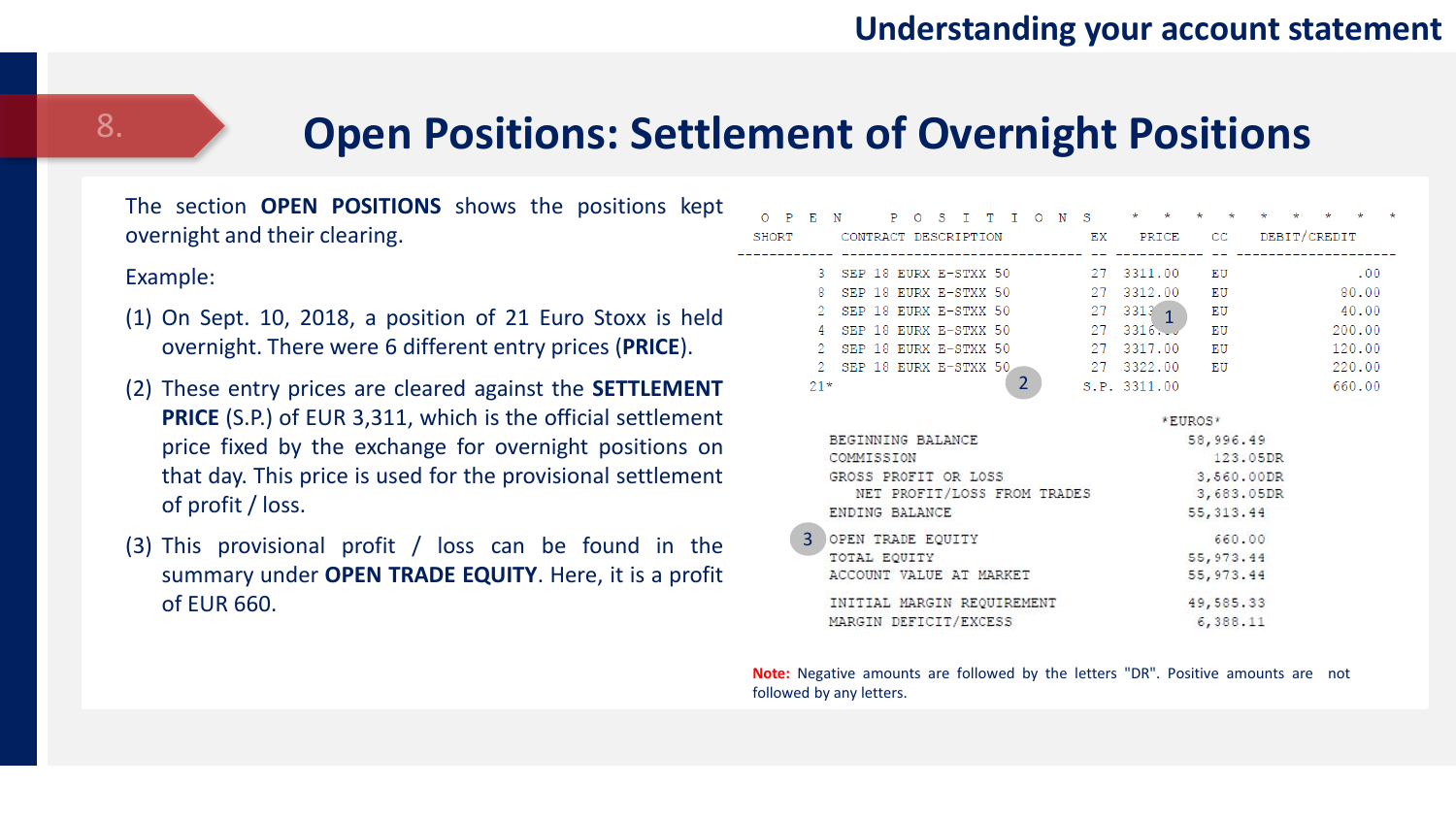### **Open Positions (1/2): Margin for Overnight Positions**

A financial summary can be found at the end of the account statement. This summary also takes into account the open positions.

#### Example:

- (1) After deduction of commissions, and taking into account provisional profit/loss, the total balance is EUR 55,973.44 (**TOTAL EQUITY**).
- (2) A margin requirement of EUR 49,585.33 (**INITIAL MARGIN REQUIREMENT**) is blocked for overnight positions.
- (3) The difference of EUR 6,388.11 represents the buying power still available for investment on the account (**MARGIN DEFICIT / EXCESS**). This amount must never fall below "0".

|                                              | *EUROS*    |
|----------------------------------------------|------------|
| BEGINNING BALANCE                            | 58,996.49  |
| COMMISSION                                   | 123.05DR   |
| GROSS PROFIT OR LOSS                         | 3,560.00DR |
| NET PROFIT/LOSS FROM TRADES                  | 3,683.05DR |
| ENDING BALANCE                               | 55, 313.44 |
| OPEN TRADE EQUITY                            | 660.00     |
| $1 -$<br>TOTAL EQUITY                        | 55, 973.44 |
| ACCOUNT VALUE AT MARKET                      | 55, 973.44 |
| $\overline{2}$<br>INITIAL MARGIN REQUIREMENT | 49,585.33  |
| MARGIN DEFICIT/EXCESS<br>$\overline{3}$      | 6,388.11   |
|                                              |            |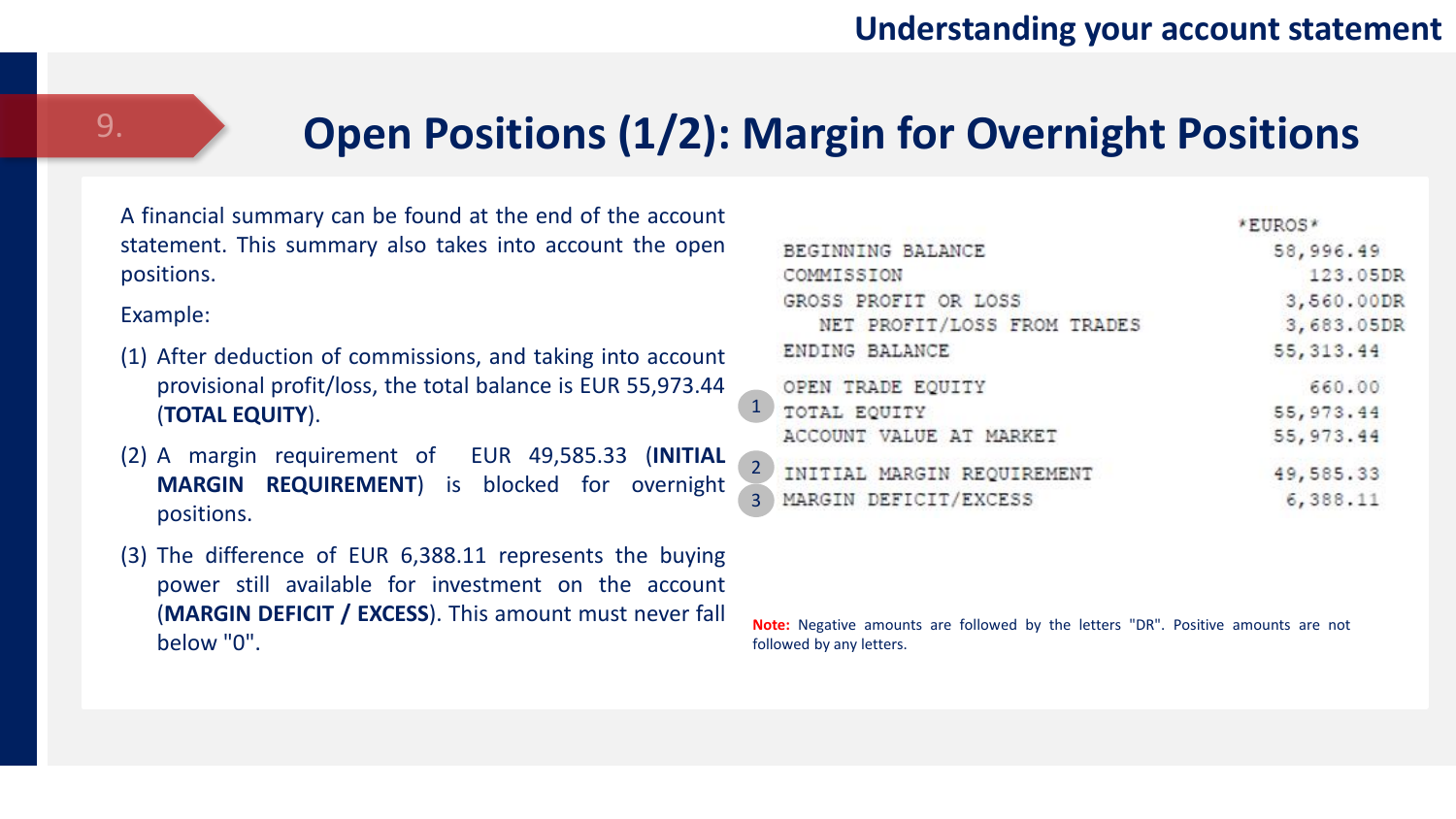# **Open Positions (2/2): Margin for Overnight Positions**

The margin deficit/excess is the difference between the account balance and the margin requirement.

- (1) It is not authorized to keep overnight positions if the **TOTAL EQUITY** on the account is inferior to **INITIAL MARGIN REQUIREMENT**, as this would result in a negative **MARGIN DEFICIT**.
- (2) A **MARGIN DEFICIT** may result in a margin call. In this case, we have the right:
	- a) to register the margin call

10.

b) to liquidate the positions causing the margin call. Please note that, as a client, you are fully responsible for your positions and the resulting profit / loss.

If three margin calls are registered within a 180-day period, the intraday margin requirement will be increase for a period of 90 days. Should the client receive another margin call within this 90-day period, the period will be extended by another 90 days.

|                            | *EUROS*  |
|----------------------------|----------|
| BEGINNING BALANCE          | 6,054.14 |
| ENDING BALANCE             | 6,054.14 |
| OPEN TRADE EQUITY          | 870.00   |
| <b>TOTAL EQUITY</b>        | 6,924.14 |
| ACCOUNT VALUE AT MARKET    | 6.924.14 |
| INITIAL MARGIN REQUIREMENT | 7.132.03 |
| MARGIN DEFICIT/EXCESS      | 207.89DI |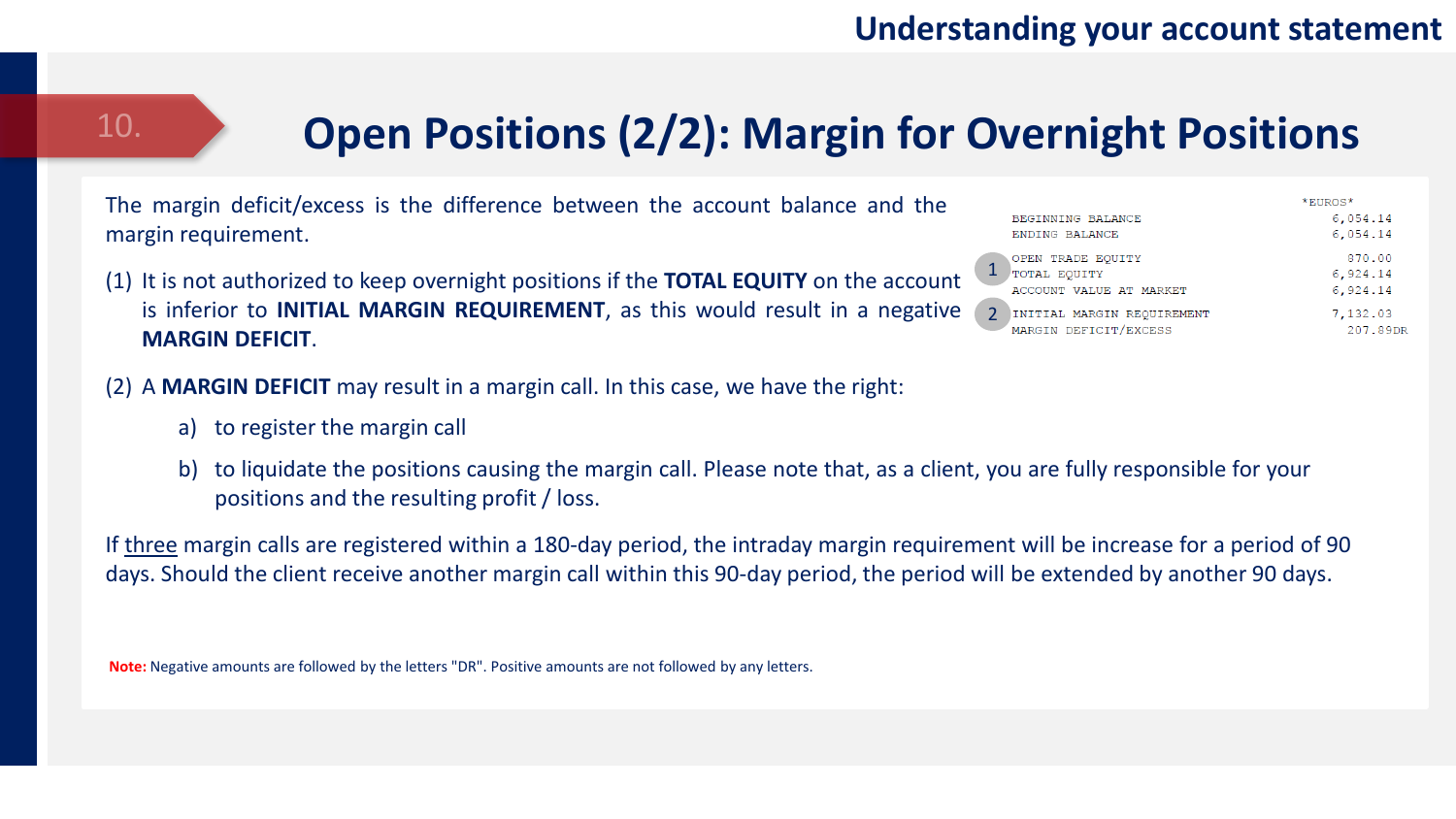### **Open Positions: Daily check of positions**

It is important for the trader to check whether operations have been reported correctly after each day of trading. In particular, it is important to check if the positions appearing on your statement and on the platform are consistent with the positions at closing on the previous day.

If you notice that

- a) trades are missing or too many trades appear on your statement
- b) the number of positions on your platform is incorrect
- c) there are differences between the platform and the statement

please **contact the support desk immediately.** 

**NEVER CLOSE OR TRADE A POSITION THAT YOU DO NOT RECOGNISE.**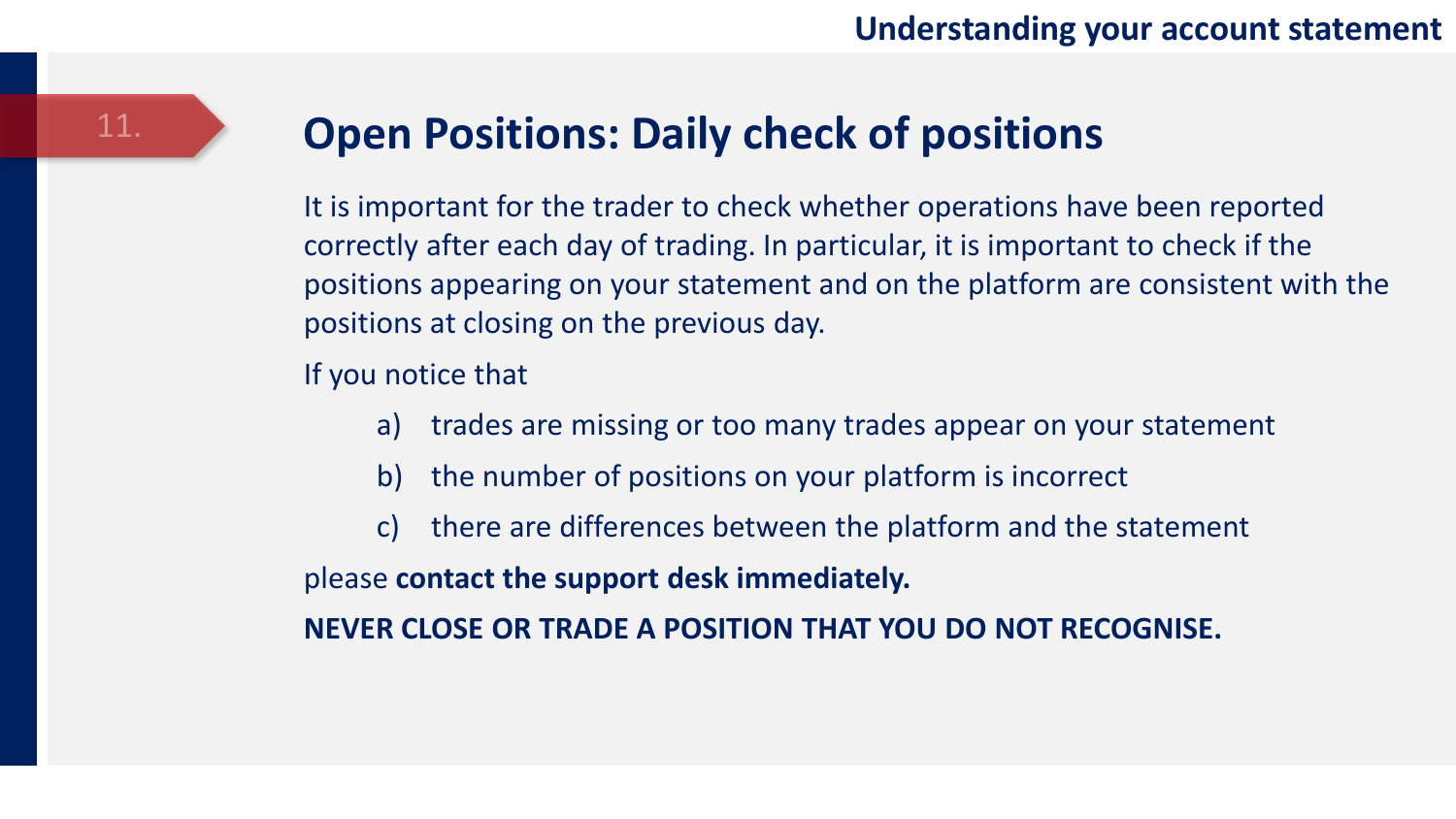## **Conversions (1/2): Daily**

If you trade instruments that are not in the base currency of your account, the profit/ loss and commissions resulting from these trades will be converted into your base currency on a **daily** basis. This is only a **provisional** conversion.

12.

The final conversion will take place at the beginning of the following month. This is usually done within the first business days of the month.

The current conversion rate is indicated in the daily account statement.

|                                | $*U.S.$ DOLLARS*           | *EUROS*    | **CONVERTED TOTAL** |
|--------------------------------|----------------------------|------------|---------------------|
| BEGINNING BALANCE              | 2,789.70                   | 14,382.14  | 16,778.59           |
| COMMISSION                     | 23.40DR                    | .00        | 20.10DR             |
| GROSS PROFIT OR LOSS           | 650.00                     | .00        | 558.37              |
| NET PROFIT/LOSS FROM TRADES    | 626.60                     | .00        | 538.26              |
| <b>ENDING BALANCE</b>          | 3,416.30                   | 14,382.14  | 17,316.85           |
| TOTAL EOUITY                   | 3,416.30                   | 14,382.14  | 17,316.85<br>3      |
| ACCOUNT VALUE AT MARKET        | 3,416.30                   | 14,382.14  | 17,316.85           |
| MARGIN DEFICIT/EXCESS          | 3,416.30                   | 14,382.14  | 17,316.85           |
| CURRENCY CONVERSION RATE TO EU | .85903272                  | 1,00000000 | 1,00000000          |
| CONVERTED ACCOUNT VALUE AT MKT | 2,934.71<br>$\overline{2}$ | 14,382.14  | 17,316.85           |

#### Example:

- (1) The column "U.S. Dollars" shows an amount of USD 3,416.30 (**TOTAL EQUITY**), whilst the base currency for this account is EUR.
- (2) The conversion rate of the day is 0.85903 (**CURRENCY CONVERSION RATE**). This results in a converted amount of EUR 2.934.71 (**CONVERTED ACCOUNT VALUE AT MKT**) for this day.
- (3) This converted amount of EUR 2.934.71 is added to the amount of EUR 14,382.14 in the column "EUROS". The **CONVERTED ACCOUNT VALUE AT MKT** is therefore EUR 17,316.85 (Column "**CONVERTED TOTAL**").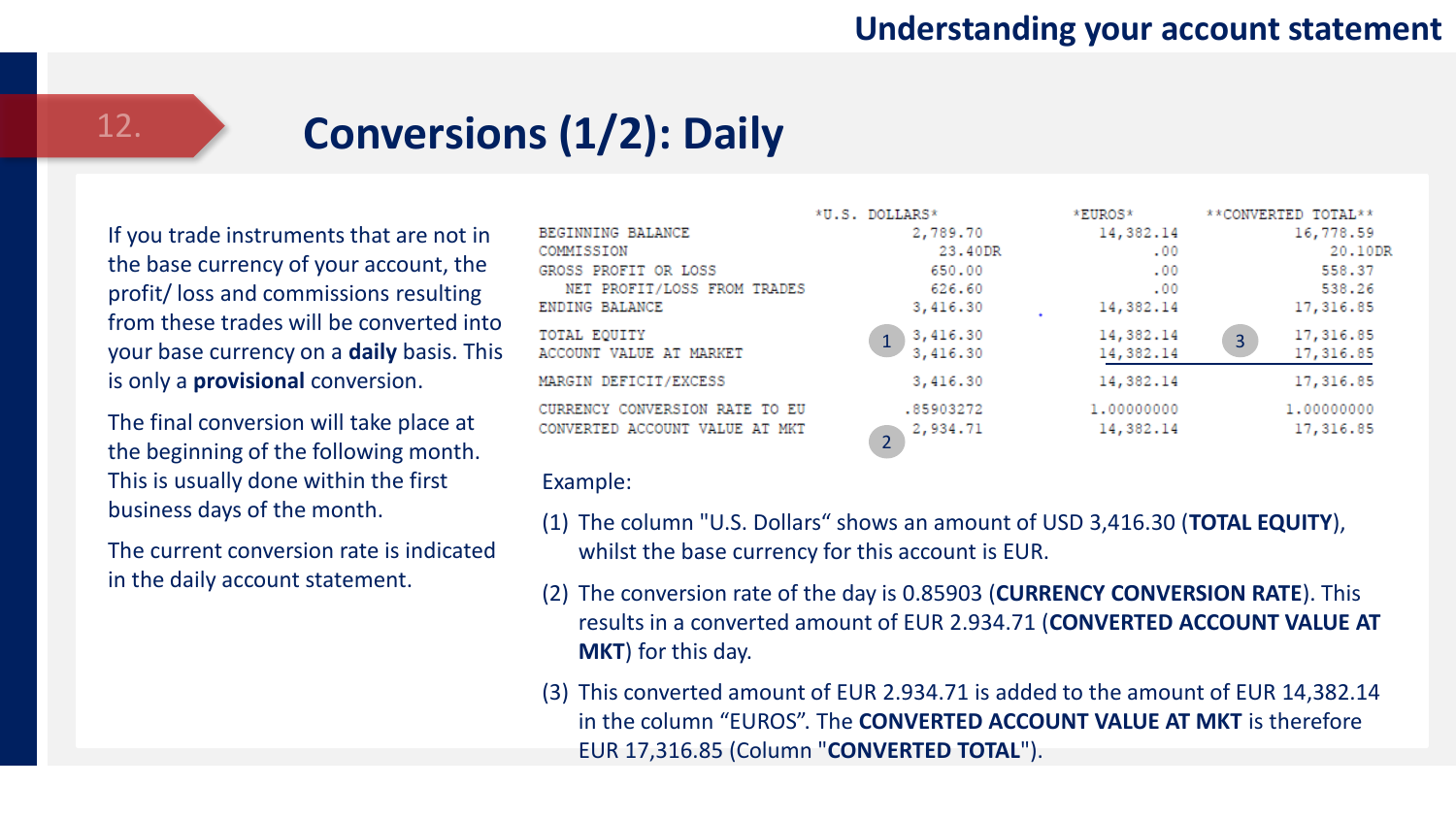### 13.

## **Conversions (2/2): Monthly**

The conversion of amounts in foreign currencies to your account's base currency is usually done at the beginning of the month.

Example:

- (1) On the last trading day in September 2018, this account in EUR has a credit of USD 670.40 (**BEGINNING BALANCE**). This amount will be converted into EUR on the first trading day in October.
- (2) On the first trading day in October, the credit of USD 670.40 is converted into EUR 579.17, using our clearing partner's current conversion rate.

| 20CT18<br>FX Conversion<br>20CT18<br>FX Conversion | TRADE. | SETTI. |  |  |  |  | THE FOLLOWING JOURNAL ENTRIES HAVE BEEN POSTED TO YOUR ACCOUNT.<br>JOURNAL DESCRIPTION |  |
|----------------------------------------------------|--------|--------|--|--|--|--|----------------------------------------------------------------------------------------|--|
|                                                    |        |        |  |  |  |  |                                                                                        |  |
|                                                    |        |        |  |  |  |  |                                                                                        |  |

1

|                                | *U.S. DOLLARS* |
|--------------------------------|----------------|
| <b>BEGINNING BALANCE</b>       | 670.40         |
| CASH AMOUNTS                   | .00            |
| <b>ENDING BALANCE</b>          | 670.40         |
| OPEN TRADE EQUITY              | .00            |
| TOTAL EQUITY                   | 670.40         |
| ACCOUNT VALUE AT MARKET        | 670.40         |
| INITIAL MARGIN REQUIREMENT     | .00            |
| MARGIN DEFICIT/EXCESS          | 670.40         |
| CURRENCY CONVERSION RATE TO EU | .86177180      |
| CONVERTED ACCOUNT VALUE AT MKT | 577.73         |

2

ΕU US DEBIT/CREDIT

579.17

670.40DR

**Note**: Unlike other competitors, we don't NOT charge for currency conversions.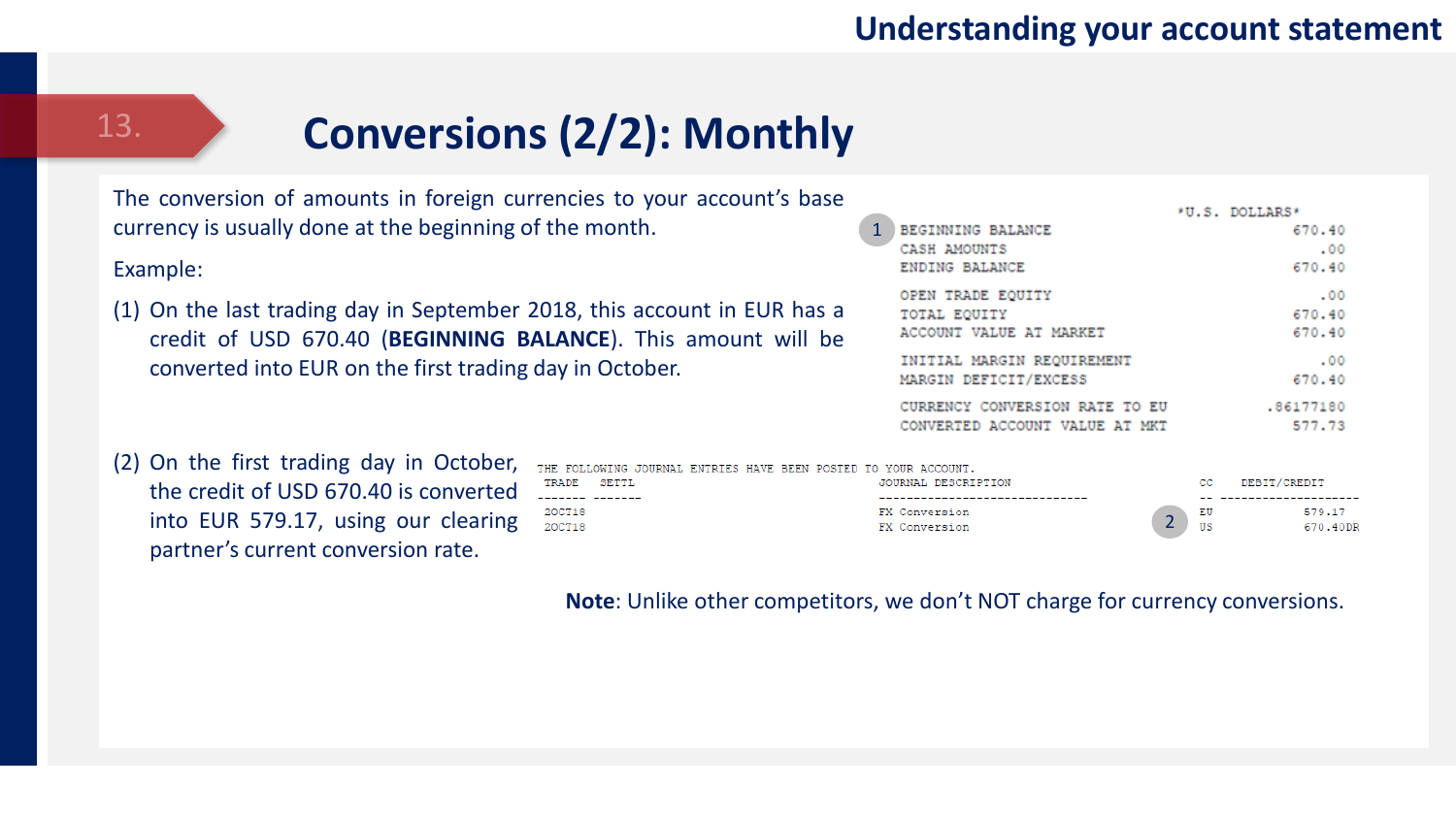### **Expiration of Future contracts**

Some futures contracts are settled in cash at expiry (CAC, DAX, mini S&P, mini Nasdaq, etc.), other contracts require physical delivery (Crude Oil, Bund, TNote, etc.).

**It is strictly forbidden to keep a position on a contract that will settle with financial instruments or physical goods on expiration date.**

As a customer, you are responsible for closing your positions before the expiration date of a contract.

Every trader is required to know the conditions of settlement at expiry for the contracts they wish to trade. This information can be found on the website of the exchange in question.

Further information on our Homepage and our Trading Rules.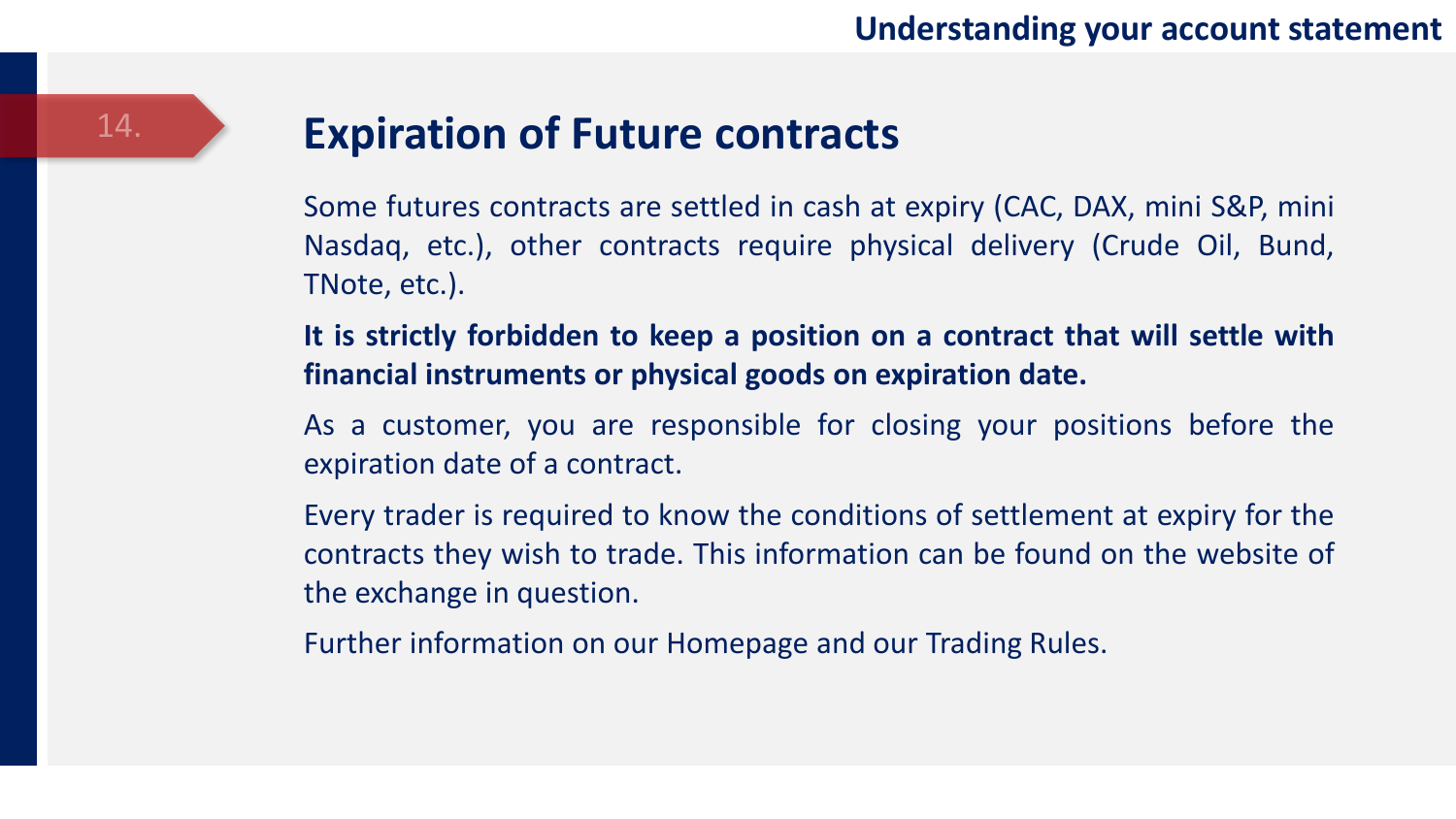### **Miscellaneous: CAC40 and Globex Session (1/2)** 15.

The Future CAC40 can be traded from 8:00 to 22:00 without interruption.

After 6:30 pm CET, orders are executed via Globex. Orders executed  $\left(1\right)$ on Globex are settled the day after execution. As a result of this:

#### **Account statements**:

Trades on the CAC40 executed on Globex will appear on the statement **the day following the execution date**.

Your account statement, which is sent every morning by email, will reflect the situation of the account as it was on the CAC40 **at 6:30 pm CET the previous day and not at 10:00 pm.**

#### **Trading platform**:

Positions taken during the Globex session (from 6:30 p.m.to 10:00 p.m. CET) and any profit or loss resulting from these trades will be correctly reflected on your platform the next day. (see account bar under "Completed Orders").

|         |       | * * * * * * * * * * CONFIRMATION                                        |     |     |       |    |  |                      |  |  |  |
|---------|-------|-------------------------------------------------------------------------|-----|-----|-------|----|--|----------------------|--|--|--|
|         |       | THE FOLLOWING TRADES HAVE BEEN MADE THIS DAY FOR YOUR ACCOUNT AND RISK. |     |     |       |    |  |                      |  |  |  |
| TRADE   | SETTL |                                                                         | BUY |     | SELL. |    |  | CONTRACT DESCRIPTION |  |  |  |
|         |       |                                                                         |     |     |       |    |  |                      |  |  |  |
| 17SEP18 |       |                                                                         |     | -16 |       |    |  | SEP 18 MNP CAC40     |  |  |  |
| 17SEP18 |       |                                                                         |     |     |       |    |  | 2 SEP 18 MNP CAC40   |  |  |  |
| 17SEP18 |       |                                                                         |     |     |       |    |  | 6 SEP 18 MNP CAC40   |  |  |  |
|         |       |                                                                         |     | 16x |       | 只食 |  |                      |  |  |  |

#### Example:

#### **CONFIRMATION**

- (1) This account statement was sent by e-mail on 18 Sept. 2018. It shows the trading activity of Sept. 17, 2018. The column **TRADE** gives a list of trades on the CAC40 dated September 17, 2018.
- (2) The CAC40 trades listed here took place on Monday, Sept. 17, 2018, **before 6:30 pm**. Orders executed after 18:30 are not reported.